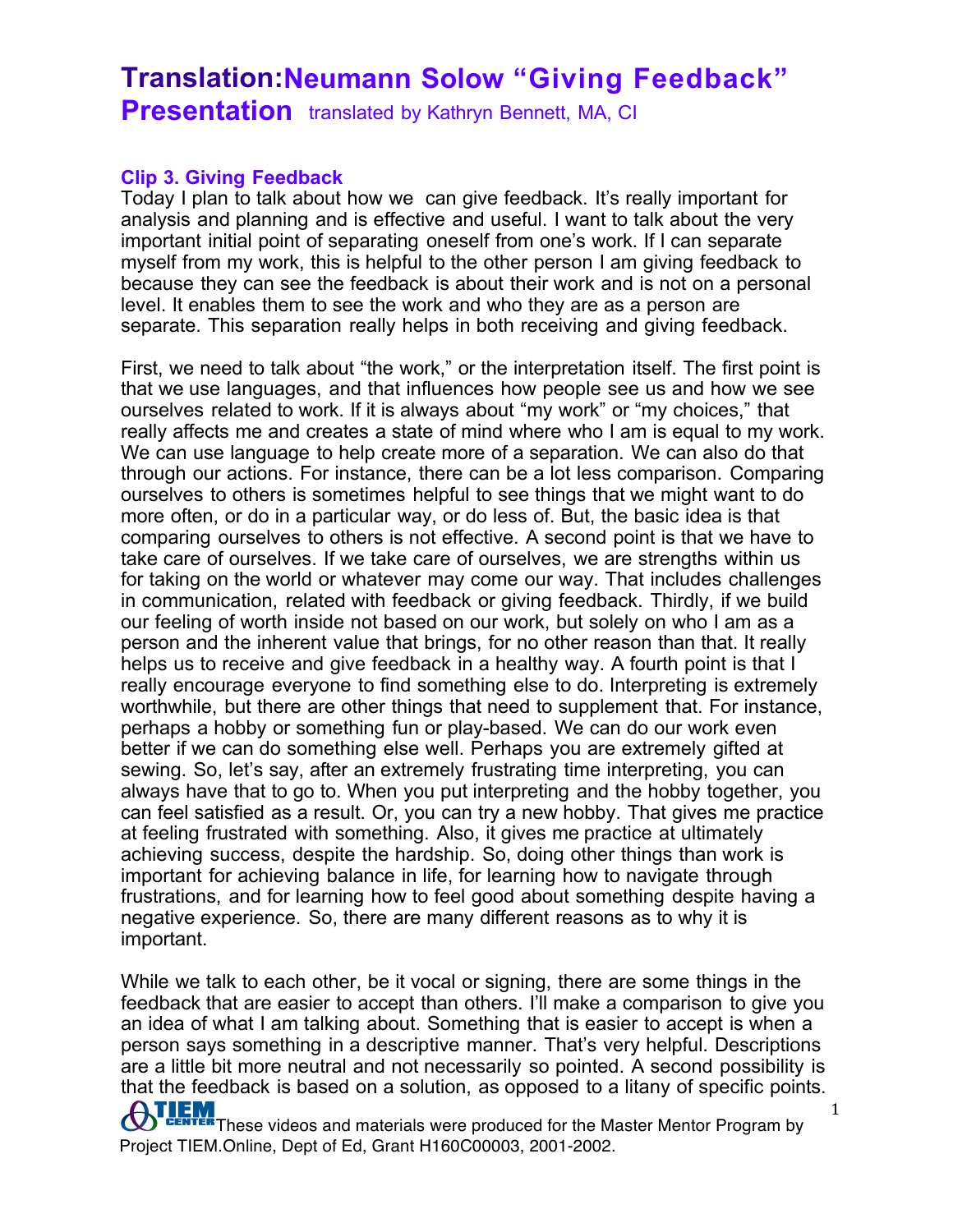Instead, it is in the form of a solution, or how something can be fixed. Thirdly, if the people involved feel as if they are peers that is much more helpful than if the perception is that one person is more important, or more intelligent, or better than the other person. Feeling as if we are on equal terms is helpful in terms of receiving feedback and accepting what another person may say. Another point to consider is that if I feel the person who is giving me comments or feedback is supportive of me, I am more likely to be accepting of what they have to say. In addition, having an open mind and a willingness to listen, it makes it much easier to receive the feedback. It is more difficult to hear and receive feedback when you feel that within an interaction someone is evaluating or judging you. That is going to really make a person defensive or make them not want to accept what they have to say. If the person who is giving feedback acts superior, that makes it difficult to accept the comments. If the person says something in such a way that are unequivocal and that what they a saying is absolutely, without question correct, that makes me doubt what they are saying.

Therefore, how much stock am I going to put into what they have to saying? It is impossible for them to be right all of the time. Also, if the person providing feedback is trying to control you, it is difficult to accept their feedback. There is an ulterior motive behind their feedback, such as trying to influence you or manipulate you, that will create a sense of defensiveness. If I feel that person is talking right at me, in my face, and in a personal way, that will make me feel very defensive. If it's talk about "my family" or "my husband" that's very personal and will make me react in a such a way that I will not be open to their feedback.

Finally, if the person giving feedback is trying to control the other person, that is problematic. There are really many others, but those are some that helped me to look at different feedback situations and get a sense of what they are all about. It helps me to see that it is better when the communication is strong and clear. If there is ambiguity or poor communication, it can really hurt and influence the choices we make.

**ATLEM** These videos and materials were produced for the Master Mentor Program by Next, I'd like to go over my suggestions for how to use language for feedback. It is better to use language that is about "the work." I can say "the work" or "the task." Or, I can talk about the interpretation or the transliteration, if you are looking at a videotape for instance. Also, I can talk about "the performance," "that strategy," "the approach to that problem" or how that work was organized. A less effective use of language, which I recommend taking out of the vocabulary of feedback, is "you" or "your." Suppose I were to say, "You signed…" That is not effective and needs to be changed to something like "The work has within it." Just as "you" is not effective, "he, she, her, his" and such need to be excluded as well. You can also use a phrase such as, "The work shows evidence of ," to give feedback. Before I might have said, "You did a good job fingerspelling." Now, I would change that to say that the work shows evidence of fingerspelling competence. And that is more neutral, and less personal. Statements that are

Project TIEM.Online, Dept of Ed, Grant H160C00003, 2001-2002.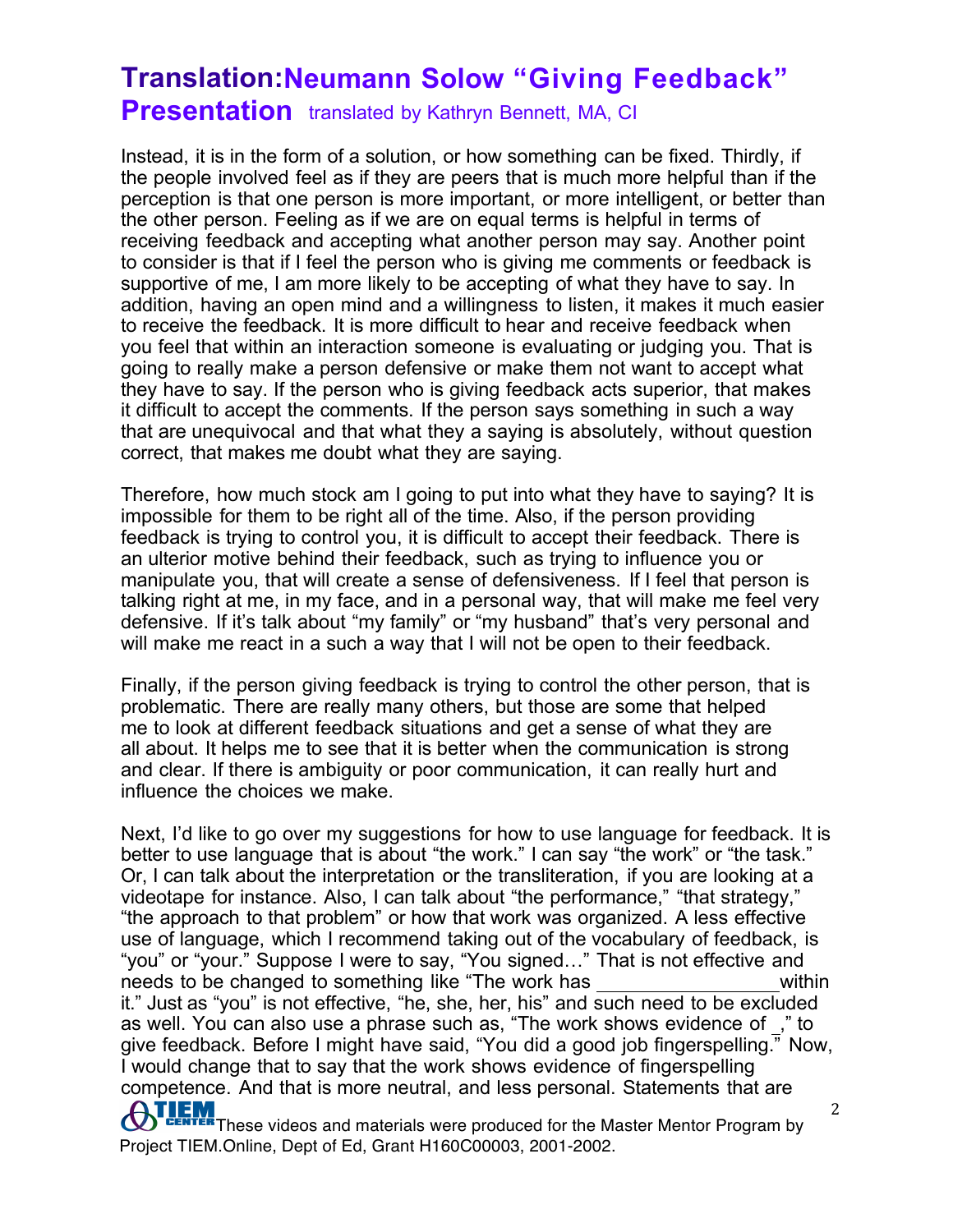## **Translation:Neumann Solow "Giving Feedback"**

**Presentation** translated by Kathryn Bennett, MA, CI

more personal are actually less helpful. For instance,statements that begin with "You did …" For instance, feedback of "You did a lot of sighing" is more personal and pointed. Statements such as "The work had evidence of…" are much more neutral. So, the example just given could be "The interpretation had a number of sighs in it" instead. You can also say something like "I saw ." As a person giving feedback, I am not be perfect and may have misunderstood something. But, if I say that I saw something in the work or heard that in the work, it is much more neutral. In the case of the previous example, it could be stated as "I saw lots of sighing in the work" as opposed to "You really sighed too much." The latter is, in effect, more personal and more negative. It's also helpful to use words like feedback instead of criticism. Clearly, with words like criticism, the person will have set up in their minds that it is all negative. Feedback is a much better term. I think it is also often helpful to use terms that are positive in their connotation, such as "remember." Feedback takes the form of "Remember …", rather than "You forgot…" or "Don't forget…" Another example is "You should…" Instead a more positive statement is "What about this idea…." Sometimes people tend to say "If I was in your place, I would have ..." It's better to just make the suggestion, which can be stated as "Maybe a more successful idea would be…" or "A more successful option might be.." This is better than stating what you would do in a situation. It's not helpful to give feedback about what I might do or what I would always do. It's just not helpful, because a person is not going to feel open in that situation. It's also not helpful to say not to do something. That's almost like a mother or teacher. The person who is receiving that feedback is apt to be defensive. Also, I am still thinking about the word "good." To say something like "That was good work" is alright, I think. Although, it seems to be more commonplace now to use the word "successful." The reason for that is because successful implies that the elements needed to create a successful interpretation were present in that work. Using the term "not successful" is more neutral than "bad" or "wrong." Along the same lines, again, be careful with the term "right". Because where there is right, there must be wrong. Terms like "successful" or "effective," and maybe "good" are useful. Right and wrong, though, I think should be avoided.

There are also many things to help make feedback more effective. In my observations, the best feedback occurs when both people are helping each other improve and when they trust each other. They each feel a desire for the other person to be successful. That leads to strong, good feedback. I think it is also helpful when the two people have share a relationship and there is a mutual desire for success. It also helps when the two people cooperate with each other and there is an environment of cooperation established. Also of importance is the absence of defensiveness. It's important to try to avoid arrogance or self- aggrandizement. Or, trying to cover feelings of inadequacy with bravado. It's important, instead to be completely open with the other person. Having that openness, communication, and relationship is much more effective in the giving and receiving of feedback. In addition, it's important to

**ATLEM** These videos and materials were produced for the Master Mentor Program by Project TIEM.Online, Dept of Ed, Grant H160C00003, 2001-2002.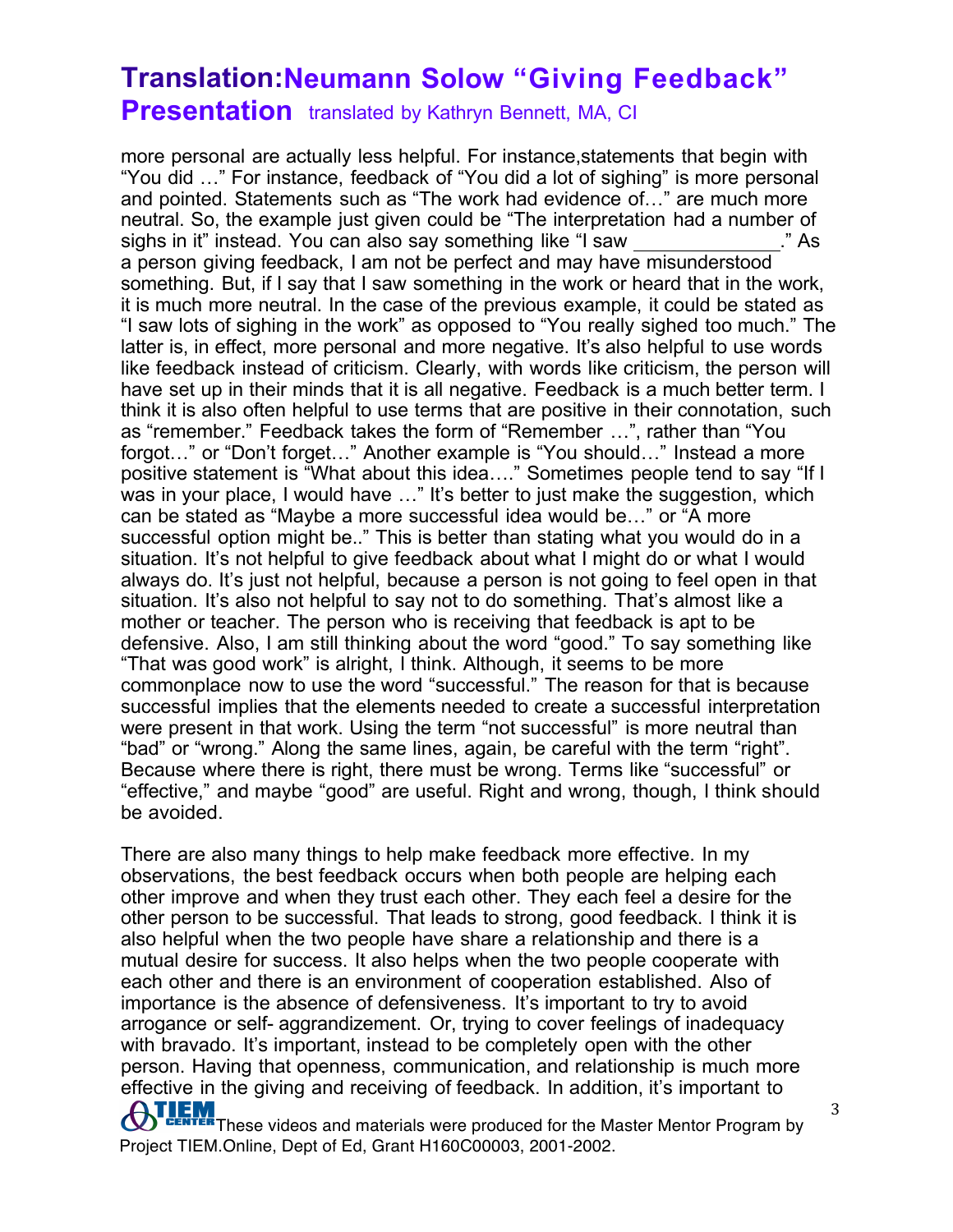analyze and recognize one's reasons and motivations behind the feedback. This involves getting rid of any inappropriate reasons, such as wanting to look better than the other person, or a desire for the other person to feel good or to like me. I have to rid myself of all of those kinds of reasons and focus in only on providing feedback simply for the purpose of being helpful. There are a lot underlying reasons sometimes that influence or affect the feedback we give. We must increase our awareness so as not to overlook things.

Sometimes there are things that come up that we miss if we are not paying attention. For example, if I don't notice a facial expression in the person giving me feedback, I may automatically be defensive from what they have said because I missed that facial expression that went along with it. So, by being aware and observant, we are ready to recognize everything. This can help me understand that person's feelings, as well as my own. Also, I have to keep in mind the larger goals that are going on within this work. And I say that because while we are working with someone, their needs may be change over the course of time. I have to keep in mind what their present goals are. At another time, there may be a completely different set of goals. It's important, then, to keep those goals in mind. If the goals are not kept in focus, the range of what we could talk about would be incredibly broad. Instead, by remembering the goals, we are able to focus on one particular part of the work at that time. The final point, which I will emphasize over and over again, is that we must focus on the work and not on the person. Focusing on the work really helps break down any defenses and people are much more accepting.

I encourage you to use positive words and positive thoughts. One thing that my mother always did say was to think positively. People are influenced when they hear things in a much more positive way. Another reminder is that how often we overlook the things the person does well and effectively. There can be a whole list of those. Instead of seeing them, though, we tend to zero in only on those things that may have gone wrong. We focus and pick out a breakdown, or diverting from the meaning, or an error. It's important for us to focus in on what has worked well and what has been done right. I used the word "right," so disregard that! In other words, it is a matter of focusing in on what has been effective and the things we have seen that we want to keep in the work. Often, some interpreters, especially beginning interpreters won't realize all of the things that are working for them. We need to make sure we attend to those so that we keep those effective components in the work, as well as the fact that doing so is supportive.

**OTLEM**<br>These videos and materials were produced for the Master Mentor Program by Project TIEM.Online, Dept of Ed, Grant H160C00003, 2001-2002. 4 Okay, let's say it is time for a feedback session and the two people sit down. Right off the bat, the person who is receiving the feedback puts up walls and is defensive. And you try hard to be open and do everything we've talked about so far. Yet, that person is just really defensive. At that point, do you continue to give feedback? In my opinion, you don't. You should not force a person to receive feedback. Perhaps it has just been a bad day. Maybe that person is not feeling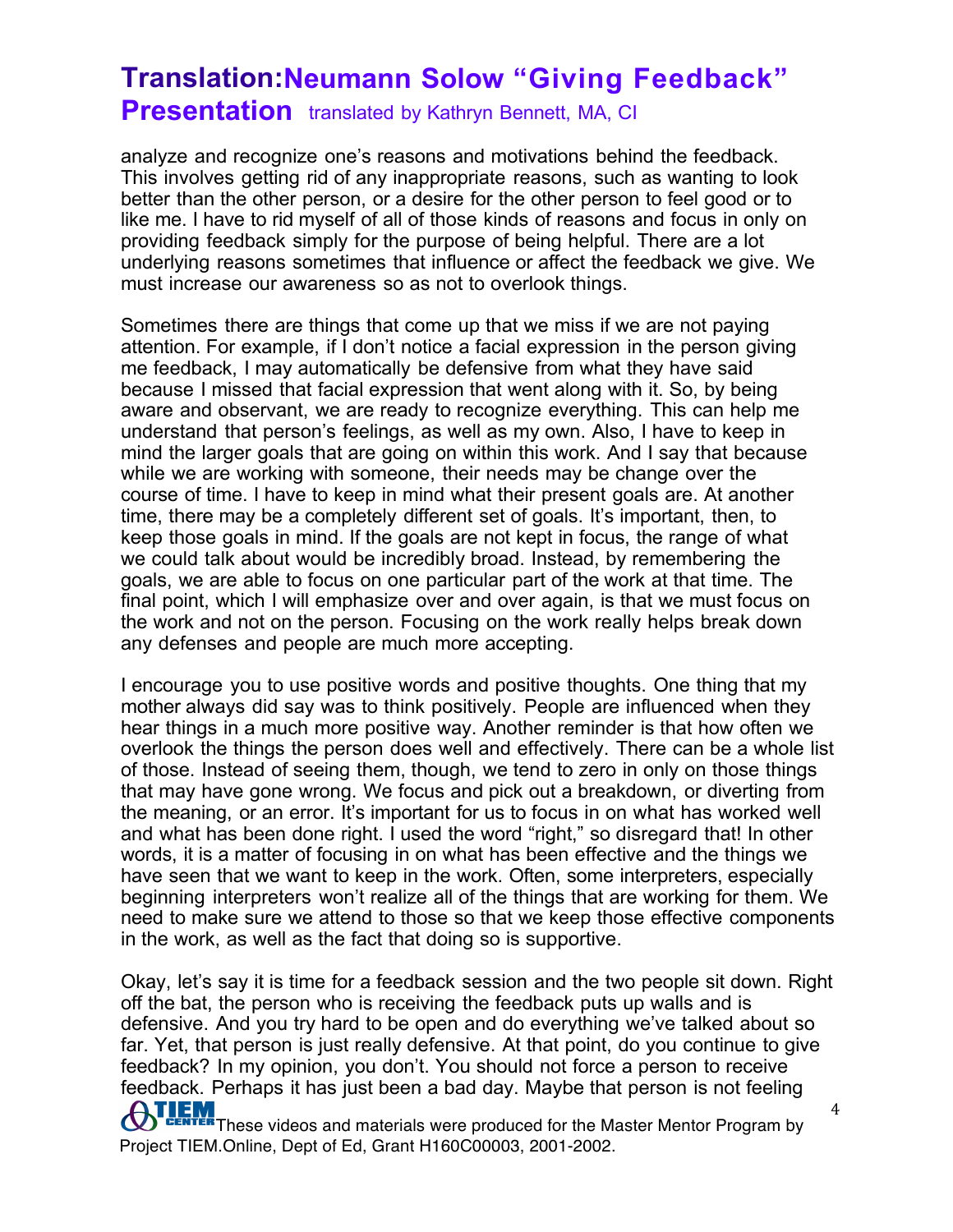well, had a bad day yesterday, or broke up with their boyfriend five minutes before the meeting. They may have a reason as to why they are not able to accept the feedback at that time. Or, maybe they never wanted to receive feedback in the first place. I feel it is so important to remember that feedback is like a gift. It's not a requirement that you give feedback to another person. It's just like a gift. If that person is not able to receive it, then you take the gift and give it to someone else. I know that sometimes in a class or other situations, feedback must be given. It's a requirement of some kind. But, there is no way to force someone to actually accept it if they are not able to. I also think it is critical for us to realize that when I am on the receiving end and someone is giving me feedback, it is a gift. And something for which I feel extremely grateful. If you want more feedback, then just show your appreciation when you've gotten it. I guarantee you'll get more.

One other point is to avoid looking at another person and making a value judgment. There are two examples…No, actually just one. You know when a person is signing or voicing and the interpretation choice they make is not necessarily the choice you would make. In their position, I might choose a different word, or phrase, or sign. If the choice that they have made works, then don't say anything at all. That doesn't need to be changed. Keep your mind open to the realm of different possibilities for an interpretation. There's not just one right answer, right? So we need to be open to the whole continuum of choices that can made. And perhaps within that continuum you and another person will make different choices. But, there is no point in discussing it. That is to be left alone. We tend to mention those things because we want to show our own knowledge on the subject. That doesn't necessarily foster a good relationship, however. If it has been effective, it's better to just leave it be.

Remember, too, that there are different dialects and language choices in different regions of the country. But, as long as the interpretation is understandable, that is perfectly fine. Another thing that I think is so important is to pay attention to your facial expression and body language. This is so critical. When you watch another person's work, you may be analyzing something internally, but your outward appearance may appear as if it reflects criticism. That person who is working may take on those feelings and begin to worry about all these possible negative thoughts. Be careful. Even though you may just be puzzled or trying to understand something, be conscious of that outward appearance you are giving off and control for it. Even though you may actually be confused or feel as if you are not happy with that person's work, keep in check what those facial expressions are and have them be a reflection of warm, positive thoughts. Because you really don't want it to skew their work.

back to top

#### **Clip 4. Giving Feedback, continued**

**TLEM**<br>These videos and materials were produced for the Master Mentor Program by Project TIEM.Online, Dept of Ed, Grant H160C00003, 2001-2002.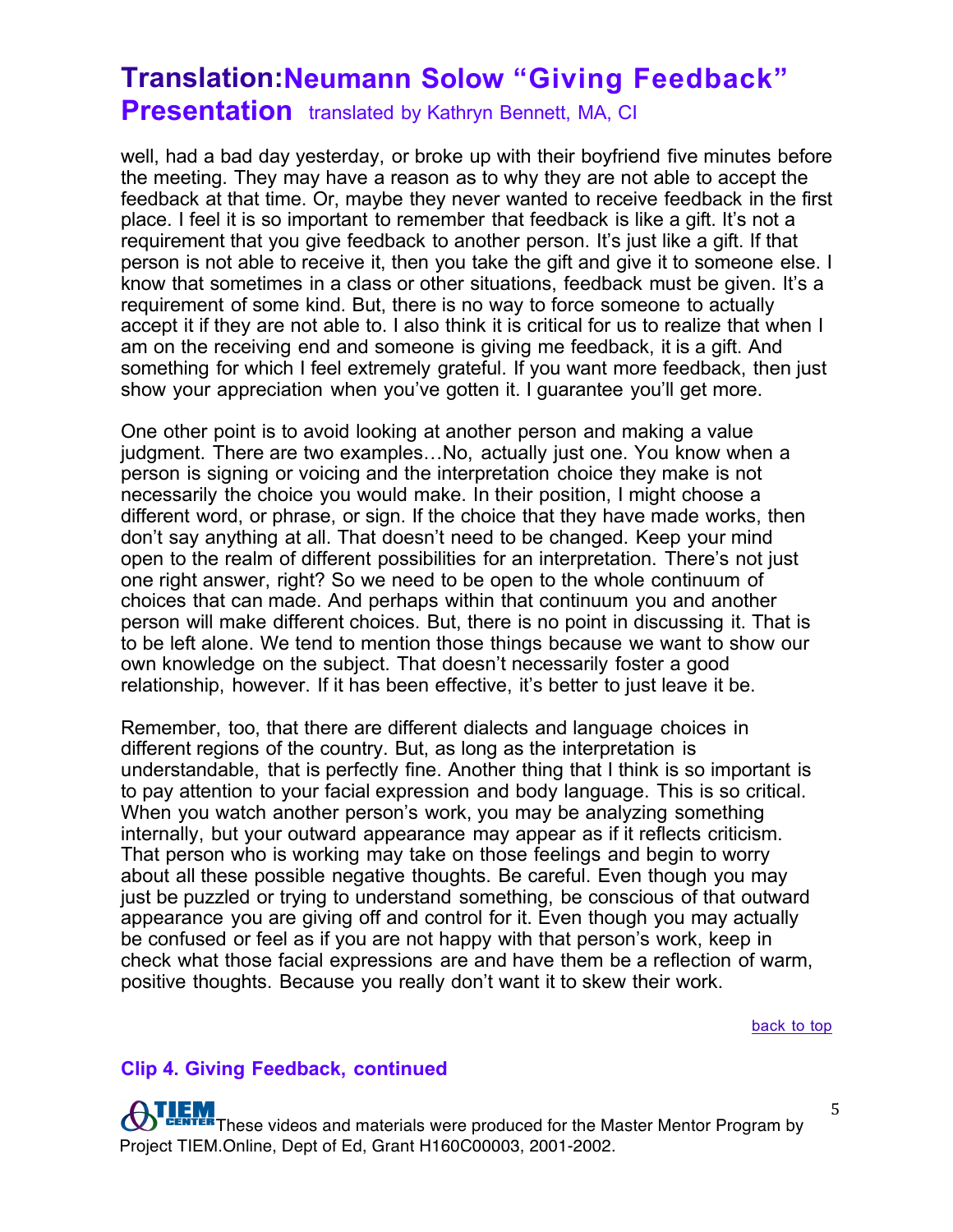Now I want to talk about how exactly to conduct giving feedback. In doing so, it's important to be specific. By specific I mean that something like it was an effective interpretation does not have enough information in it. It must include exactly where specific breakdowns occurred or where meaning went astray, or where exactly there was success. For example, if a person interprets from sign to English, I may be thinking that a choice of words did not match the register. I could then say that register was a problem in that work. And that's okay. But it's more helpful to say something such as, "I noticed that the register in that work really varied and that it did not reflect the text itself." It seemed that the person was not managing the requirements of the register. That is more clear and specific. As is a statement that says the register strayed back and forth from casual to formal, but I was not able to determine a reason behind that. That helps the person to analyze better and come to realizations. Another example is to say something like, "Fingerspelling could be more clear." Well, that's an extremely broad statement. Instead, the feedback could be that you noticed all the manual letters created with a closed handshape, such as the E,O and R, were only half formed and not fully closed. That may be the reason why the fingerspelling appeared unclear. You can see that it gives a reason and explanation as to why there might be an area that is a problem, as opposed to something very broad and general. There needs to be specifics in order to have enough information in the feedback. There may be instances where you notice something but not be able to explain why. That's okay as well, but more specifics other than just whether something was effective or not effective is what is helpful. So, your first choice is to try to be as detailed and specific as possible about why there is a problem. If you cannot, then be specific about where there is a problem. If you are not able to do that, then of course the feedback has to be taken to a more vague level. But, the point is to be as specific as possible.

Sometimes it helps to have a form of some kind to work with, such as a checklist or a grid to help you to determine what feedback to give. I'll try to describe an example now of what one might look like. It consists of three columns. The first is for what a person, signer, or speaker intended to say. The middle column is for the interpretation, or what was signed or said.

**ATLEM**<br>These videos and materials were produced for the Master Mentor Program by The final column is for your suggestion for other options. This really helps. Let me give you an example. Suppose the English message is: "Jack was a tall man with a long beard." Perhaps you'll see an interpretation signed as JACK TALL HAVE BEARD. But that has not actually given the information that the beard was long. So, maybe there needs to be an extension in the sign for beard or some kind of classifier or non-manual marker in addition to the sign. That would be your recommendation for adding more specifics to the interpretation in order to fit the meaning. Another example of the use of the chart is the source language in English being "There is no room for that box in my car." You may watch an interpretation where the statement is signed: NO ROOM FOR-THAT IN MY CAR. Perhaps you want to put down as a suggestion CAR MY HAVE SPACE/EMPTY

Project TIEM.Online, Dept of Ed, Grant H160C00003, 2001-2002.

<sup>6</sup>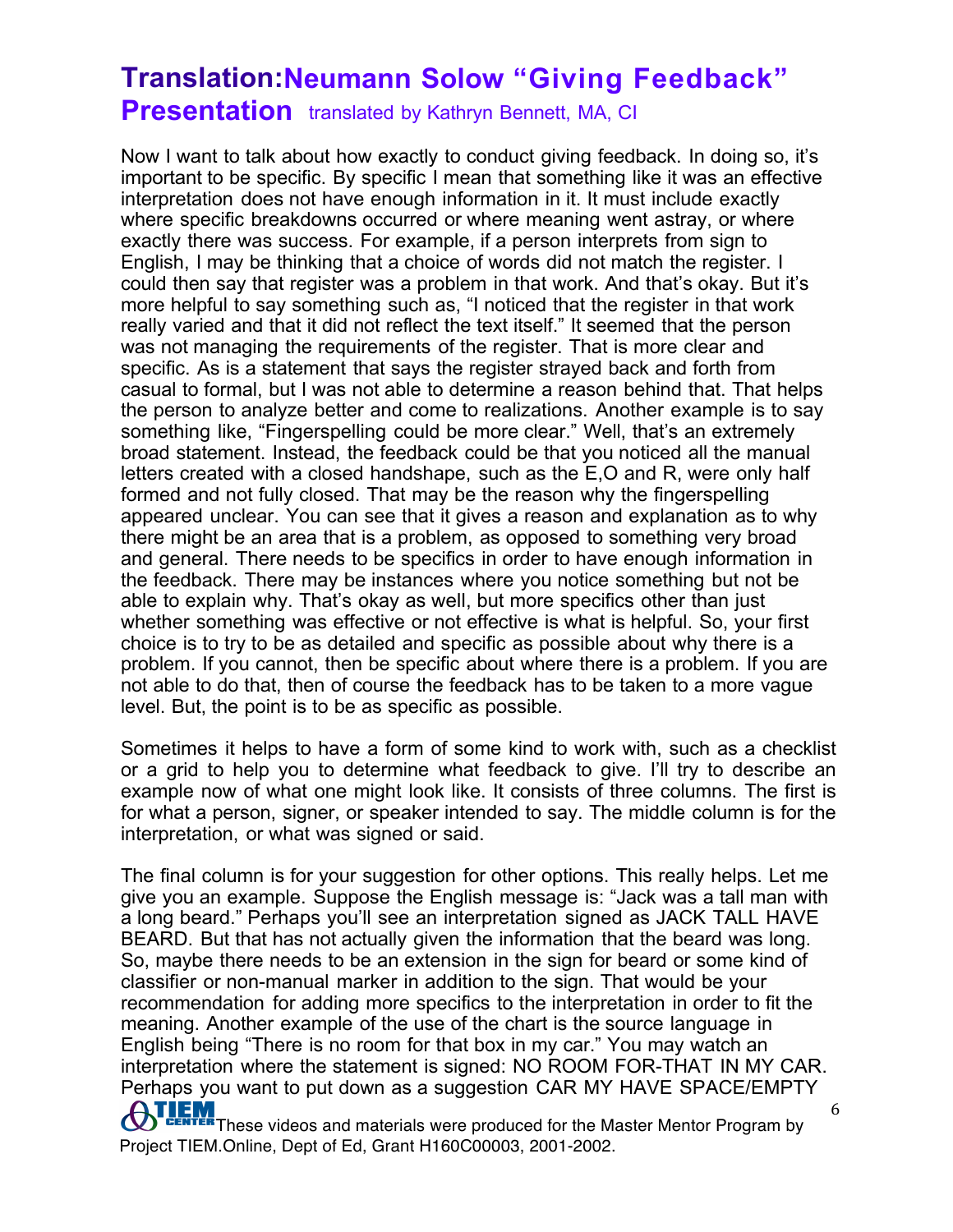FOR BOX, NONE. You could outline the sign for SPACE, because the point in that statement is that it is not room as in the room in a building. There is no fourwalled structure of a room within the car. It's about space. That feedback would then be provided about the sign choice fitting the meaning of the source language.

Also, when you work with the other interpreter, it's important to ask that person what they want feedback about before you begin. What particular points of interest do they want to work on? Where do they want to focus? Or is a particular area not important to them? So, it's important before you start to ask them and get a sense of which things they are interested in receiving feedback about. Also, do they want a lot of specifics in their feedback or less? Perhaps they are not ready for a lot of in-depth, detailed, feedback and they'd rather hold off on that until another day. In addition, if I am the person receiving feedback, I need to give the other person ideas and specifics about what I want them to observe. For instance, to please look at register, or my fingerspelling, or my non-manuals, whatever it may be. Maybe I've heard from previous feedback about something and I really want more. I can express the areas in which I want feedback. Anything else in addition to that is up to the other person, of course. But, I can provide a map, of sorts, or a course for that person to be able to give me feedback.

Maybe you've received feedback in previous experiences and you know it is helpful for you to jot those things down and to take notes about it. That's helpful for many reasons. Sometimes you may feel a little emotional and you don't want to react in an emotional way, and by jotting those things down your attention is focused on that task as opposed to reacting. Or, maybe you are actually feeling fine, but you are afraid you will forget the feedback. Writing it down, then, helps you to remember. It also makes a great resource for your journal, because you can look back later and realize that while something was a real problem in your work earlier, it isn't any longer. That's a really good feeling to see your own growth. Plus, sometimes it helps with the other person receiving feedback telling me how they are feeling about the process. Hearing that helps me to improve my skills in giving feedback. There's an exchange. In that mutual exchange we can understand how best to give that feedback to each other.

Let's suppose you have an opportunity to get feedback and you want to know how to make the most out of it. Write things down. Use it right away. When you learn something from feedback, implement it into your own work and try to us it right away. By using it quickly, it is much more apt to stay with you long term. Writing and thinking is one thing, but to actually do it is what will help cement it in your memory. Sometimes, it helps if I repeat back what it is I think I've heard to the person who is giving me feedback. This helps me know whether or not I have actually understood it. Not only does it help me remember it, but it ensures that I've understood it correctly. Actually writing it or speaking it in my own words and receiving conformation from that person helps me to realize that I've understood it

**ATLEM** These videos and materials were produced for the Master Mentor Program by Project TIEM.Online, Dept of Ed, Grant H160C00003, 2001-2002.

<sup>7</sup>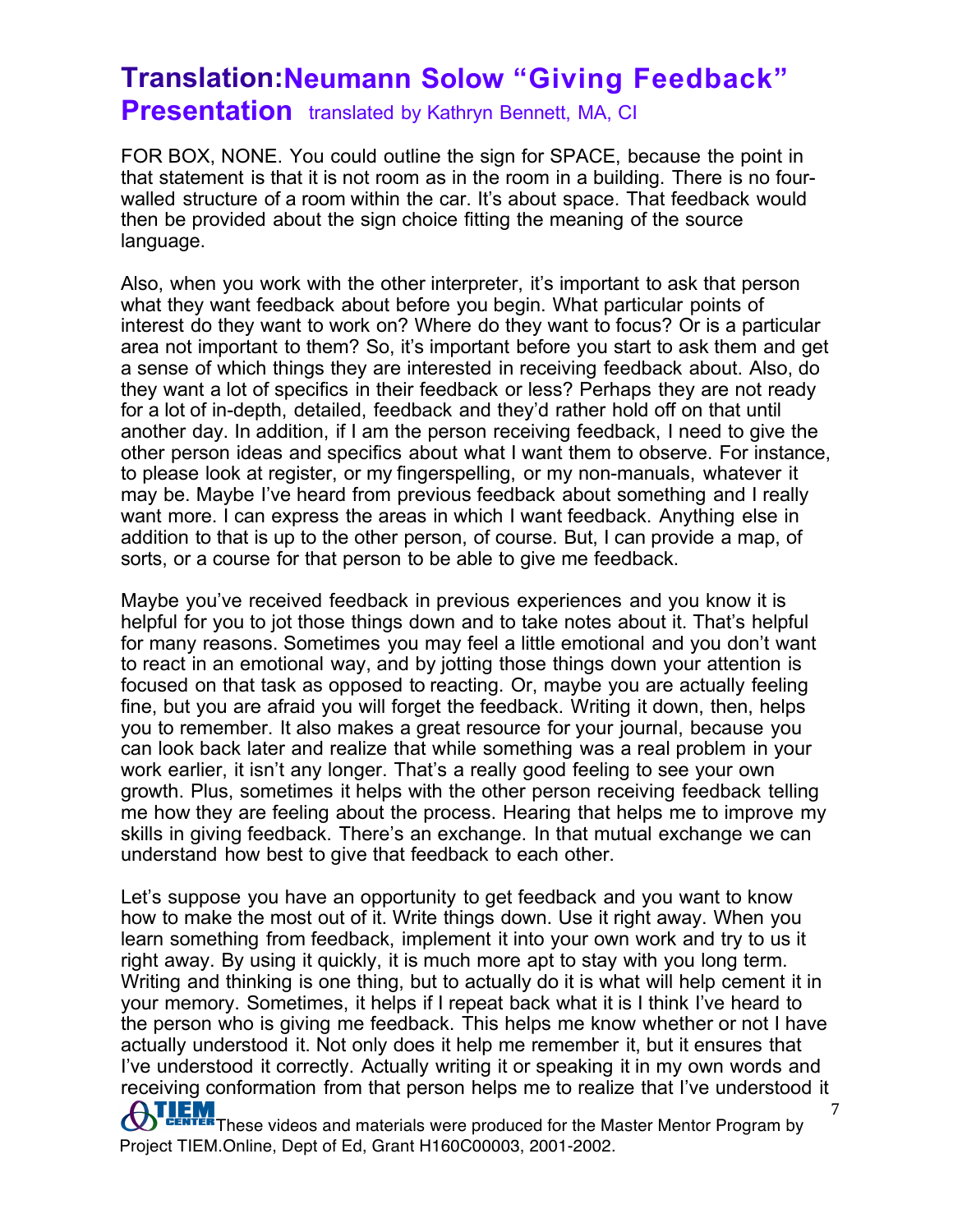# **Translation:Neumann Solow "Giving Feedback"**

**Presentation** translated by Kathryn Bennett, MA, CI

in the same way that they recognized it. Another way to really make the most out of the feedback is to have a plan of how to apply it in your work. For instance, planning to use a particular piece of feedback in order to improve and recognizing that a job may be to difficult to implement it in. I promise myself that with this other job that is easier I will work on that one specific area in that job. I remember as a personal experience when I was in college, my fingerspelling was a mess. It wasn't clear; it was too fast; it was sloppy. So, for two years I practiced fingerspelling while walking back and forth between classes. I had interpreted a class and would remember a word that had come up that I had needed to fingerspell. I would walk and practice fingerspelling it over and over again, getting it more clear. For two years. After two years, my fingerspelling had improved dramatically. It was a slow two years and a long process, but in retrospect now I feel that I've been reaping the rewards for thirty years from that two-year investment. The point of all that is to make an action plan of how you will use that feedback in improving your work.

Let's say a person is not very skilled in giving feedback. They may be out of their depth in using positive words. They may not have learned everything we've discussed today. AS a result, they may just throw the feedback at you. And you feel as if you've been dumped on with all of this information. Right it down. And then in your head, you translate those statements into a more positive way of saying it. You can be your own interpreter, so to speak. Then you won't feel as if you've been slammed with all of it and become defensive as a result. You can take the information and determine what that person meant, and then change it to a more positive mode of feedback. This is what you will internalize, thereby making the feedback useful. It's really difficult to achieve the right balance when giving feedback. Sometimes I just have to be myself where I don't have to change it to meet each and every person's individual preference.

But at the same time, I don't want to be stubborn either where I might have no hope. It's a difficult balance between accepting every bit of feedback a person gives and the idea that they are always right and keeping my own sense of myself without being stubborn and giving up hope. Not to be intractable and say that I am who I am either, but to understand that we are ourselves in addition to the feedback we receive. Along the same lines, I need to be open to receiving feedback, but at the same time not be overwhelmed with everything. I must be flexible, but not let everything and anything affect me. I must be direct and clear, but not harsh and mean. I must believe in myself and be strong, but at the same time not be arrogant and egotistical. I must take care of myself, but not think only of myself. While I consider the needs of others, I also take care of myself. You know, these days there is a lot of talk about co-dependence. We need to consider that as well. We need to not be co-dependent, worrying about other people all the time. At the same time, I do need to be sensitive about other people. The point of all of these statements and all of this thinking is balance. Achieving balance is extremely important for feedback and self-growth. In order

**OTLEM**<br>These videos and materials were produced for the Master Mentor Program by Project TIEM.Online, Dept of Ed, Grant H160C00003, 2001-2002.